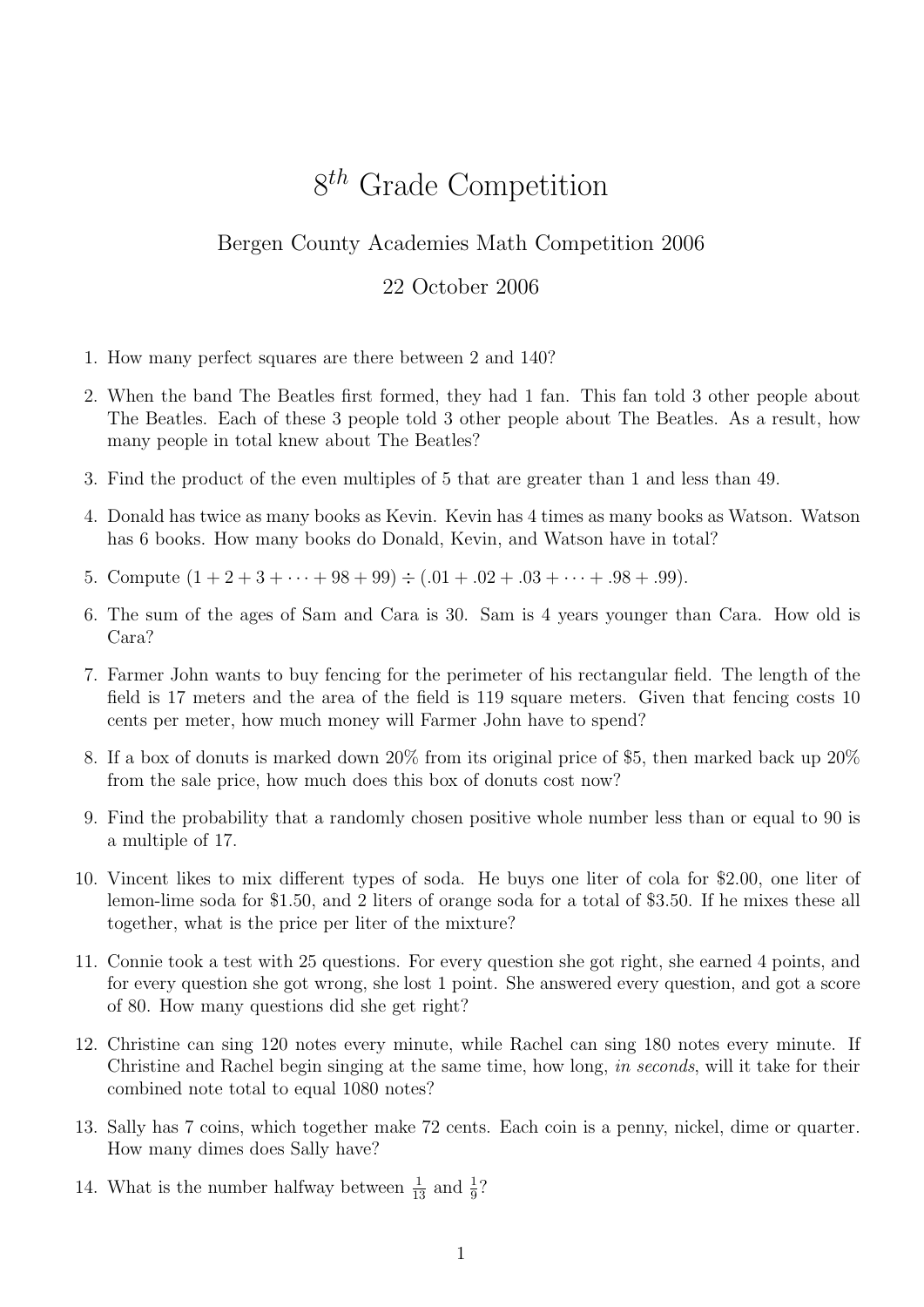- 15. On planet Penev, the symbol  $\{-\}$  is defined as follows:  $\{\frac{x}{y}\}$  $\overline{y}$  $\left\{ = (-1)^{x+y}$ . Compute  $\left\{ \frac{2}{4} \right\}$ 4  $\big\}$ .
- 16. An ant begins at the origin (the point  $(0, 0)$ ) of a Cartesian plane, facing in the positive xdirection. The ant takes two steps forward, turns 90° to its right, takes three steps, turns around (180°), takes five steps, and finally turns 90° to its left and takes nine steps. Assuming each of its steps is the same length, in which quadrant does the ant end up?
- 17. What is the positive difference between the sum of the first fifteen positive even numbers and the sum of the first fifteen positive odd numbers?
- 18. The point (10, 0) is 10 units from the origin. Give a point, as an ordered pair  $(x, y)$ , that is also 10 units from the origin such that both coordinates x and y are positive whole numbers and  $x < y$ .
- 19. Let  $N = 20 \cdot 30 \cdot 50 \cdot 70 \cdot 90 \cdot 110 \cdot 130$ . What is the smallest prime number that is not a factor of N?
- 20. Compute  $(\sqrt{2^3})^{\frac{4}{3}}$ .
- 21. If the length, width, and height of a box (rectangular prism) are all doubled, by how many times is the volume of the box increased?
- 22. In the game of Gaussball, there are two ways to score points: a regular goal, worth 3 points; and a Gauss goal, worth 4 points. What is the greatest whole number that cannot be earned as a score in a game of Gaussball?
- 23. Eddy scored 4 free throws out of the 13 free throws he has taken. How many consecutive shots must he now score in order to achieve a shooting percentage (free throws scored out of total free throws taken) of 50%?
- 24. Three ducks Duck 1, Duck 2, and Duck 3 are sitting in a row. Duck 1 quacks once every six minutes. Duck 2 quacks once every nine minutes. Duck 3 quacks once every fifteen minutes. Given that all three ducks quack at 1:00 PM, when is the next time they will all simultaneously quack? ("Simultaneously" means at the same time.)
- 25. How many lines of symmetry does a regular dodecagon (a polygon with 12 sides) have?
- 26. To complete his meal, James must select 3 different side dishes and one drink. There are 6 available different side dishes and 4 available drinks. The order in which James selects the side dishes and drinks does not matter. How many different meals can James select?
- 27. Compute  $1001^2 999^2$ .
- 28. The angle measures of *acute* triangle ABC are all positive whole numbers. If  $m\angle A = 50°$ , what is the smallest possible measure, in degrees, of  $\angle B$ ?
- 29. What is the units digit of  $8^{22}$ ?
- 30. Dan runs at a speed of  $1.1\pi$  miles per hour. How long, in hours, does it take Dan to run 2.75 times around a circle with radius 1 mile?
- 31. Dr. Mayers raises chickens and rabbits in his classroom. He counts 450 total animals, and 1050 total legs on the animals. Each chicken has 2 legs, while each rabbit has 4 legs. How many rabbits does Dr. Mayers have?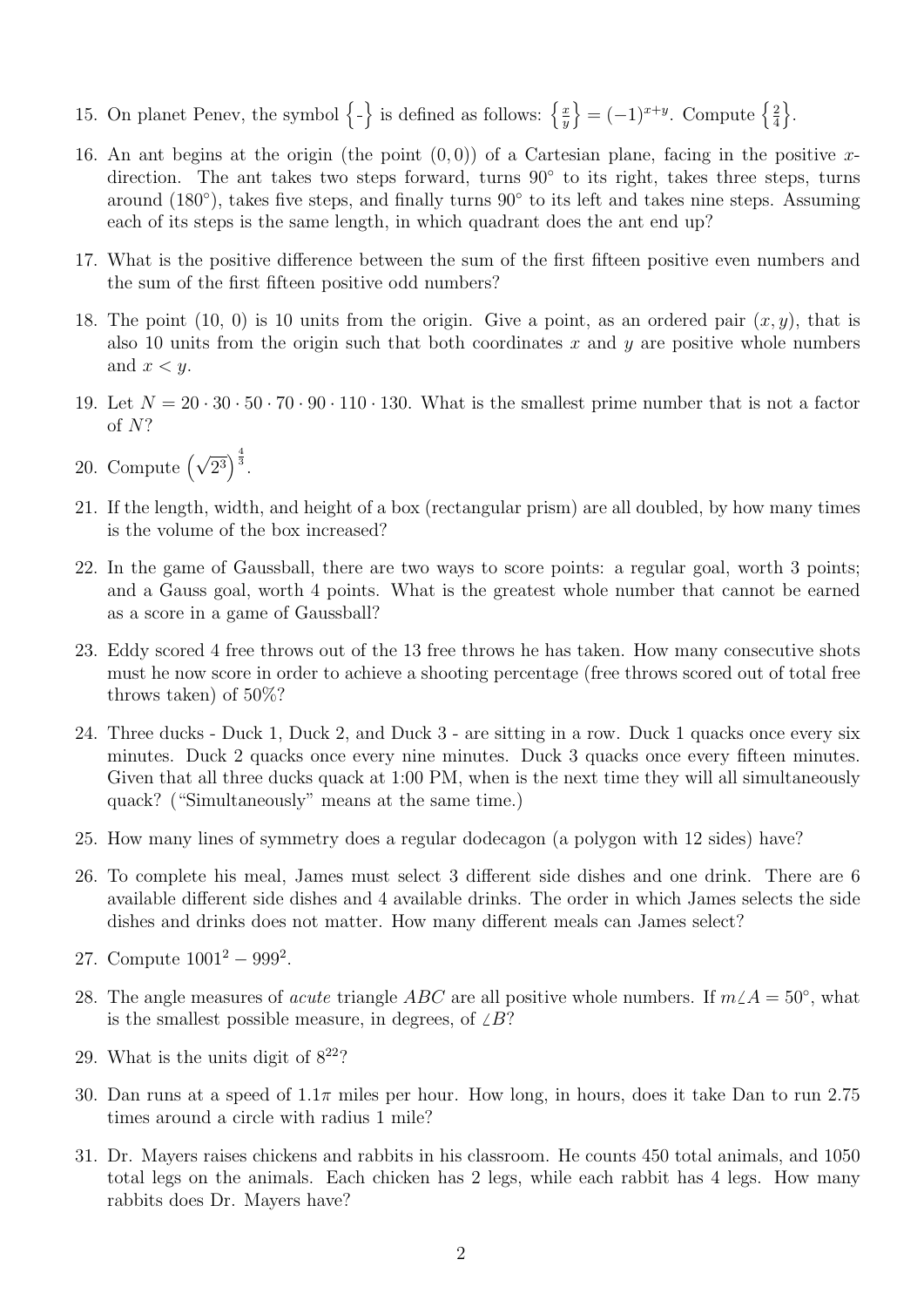- 32. A palindrome is a number that reads the same left-to-right as right-to-left. For example, 1234321 is a palindrome. How many palindromes between 1000 and 9999 are divisible by 9?
- 33. A cylindrical container of internal radius 2 inches and internal volume  $32\pi$  cubic inches is  $\frac{3}{4}$  filled with water. What is the maximum number of cylindrical disks of radius 2 inches and height  $\frac{3}{5}$ inch that can be added to the container without letting the water overflow?
- 34. If  $2^x \cdot 3^x + 6^x = 432$ , find x.
- 35. On a test, Jamie was asked to add 9 to a number  $x$ , and then divide the result by 2. However, Jamie accidentally subtracted 9 from x and then multiplied the result by 2. Luckily for her, she still got the correct answer! Find x.
- 36. Richard plays darts on a circular dartboard that is made up of two concentric circles (two circles with the same center but different sizes). Getting a bulls-eye means hitting anywhere in the inner circle, which has radius 2 inches. The outer circle has radius 3 inches. Richard always hits the dartboard, but does not always get a bulls-eye. If Richard has an equal chance of hitting each point on the dartboard, what is the probability that Richard gets a bulls-eye in his next shot?
- 37. Four different numbers A, B, C and D are chosen from the set

$$
\{-4,-\frac{3}{2},-1,0,\frac{5}{8},1,4,7\}.
$$

What is the smallest possible value of the sum  $\frac{A}{B} + \frac{C}{D}$  $\frac{C}{D}$ ?

- 38. Aaron and John have a 300-square-foot lawn. It takes Aaron 30 minutes to mow the lawn alone, and it takes John 20 minutes to mow the lawn alone. If Aaron and John work together to mow the lawn at the same time, how long, in minutes, will it take them to mow it?
- 39. If  $ax = bx$  and  $a \neq b$ , compute  $7(a + 6b)^x$ .
- 40. Dr. Crane gave her class five homework assignments. Arthur only did three of these assignments. Dr. Crane picks two assignments at random to check, out of the five she gave. What is the probability that Arthur has done both of the assignments that Dr. Crane checks?
- 41. Josh wonders who else participates in math team, physics team, and choir. There are 300 people who participate in at least one of the three activities, 150 who participate in choir, 200 who participate in math team, 32 who participate in physics team, 70 who participate in both choir and math team, 12 who participate in both choir and physics team, and 8 who participate in both math team and physics team. How many people participate in all three activities?
- 42. Kite MATH has right angles at A and H, and  $m/M = \theta$ . Extend lines MA and TH so they intersect at point K, and extend lines  $MH$  and  $AT$  so they intersect at point L. Finally, draw line KL. What is  $m\angle MLK$ , in terms of  $\theta$ ?
- 43. Jimbo, Jun, Jay, Jacob, Janine and Jenna are standing in a line with their backs to a wall. How many different orders could they be standing in so that Jenna and Jimbo are standing next to each other?
- 44. How many positive divisors does  $(((2^0 \cdot 3^1)^2 \cdot 4)^3 \cdot 5)^4$  have?